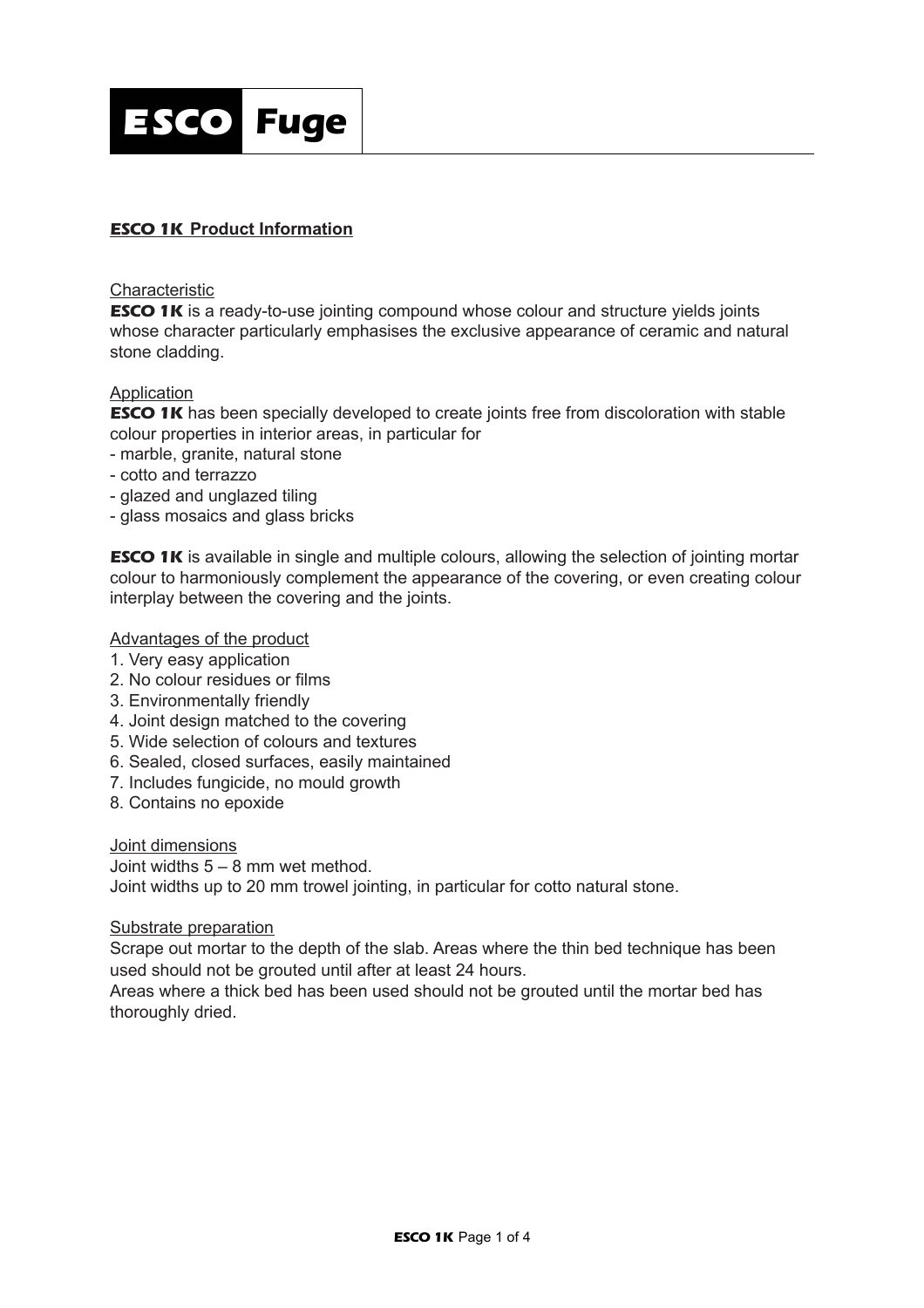

#### Application

Lightly dampen the surfaces to be grouted with a squeezed sponge before treatment.

Apply *ESCO 1K* in sections no more than 2 sq.m. in size, depending on the nature of the particular site.

Immediately after this *ESCO 1K* should already have begun to stiffen, but should not have developed a surface skin. The grouted surface should be wiped diagonally with a wellsqueezed, large-pored sponge. Wipe several times.

After removing the excess mortar, smooth the joints down with the well-squeezed sponge.

Note: Any film that remains on the grouted surfaces should not be washed again. This should not be done until the next day, or later, using *ESCO* joint cleaning agent. Do not apply below +10 degrees.

#### Formula for calculation

| JL:  | Joint length / sq.m, m                   | $=$ variable $=$ |
|------|------------------------------------------|------------------|
| JW:  | Joint width in mm                        | $=$ variable $=$ |
| JD:  | Joint depth in mm                        | $=$ variable $=$ |
| 1.6: | Specific weight of the jointing material | $=$ constant $=$ |

JL x JW x JD x  $1.6$  = quantity in g / sq.m.

Example for 25 x 33 cm format, joint width 5 mm, joint depth 8 mm 7 m x 5 mm x 8 mm x 1.6 = 448 g / sq.m.

This formula can be used to easily calculate the quantities for any format.

| <b>Technical data</b>                          |                                            |
|------------------------------------------------|--------------------------------------------|
| Binding agent:                                 | modified dispersion                        |
| Primary binding agent:                         | polyvinyl acetate / polyacrylate copolymer |
| Specific weight:                               | 1.6 kg / I, depending on type              |
| Application temperature: at least + 10 degrees |                                            |
| Cleaning agent:                                | water                                      |

Packaging / delivery units **ESCO 1K** is delivered in plastic tubs. Delivery form: 1 kg and 5 kg containers

Storage / shelf life Store *ESCO 1K* in a cool dry place, free from frost and not above 20° C. Shelf-life in the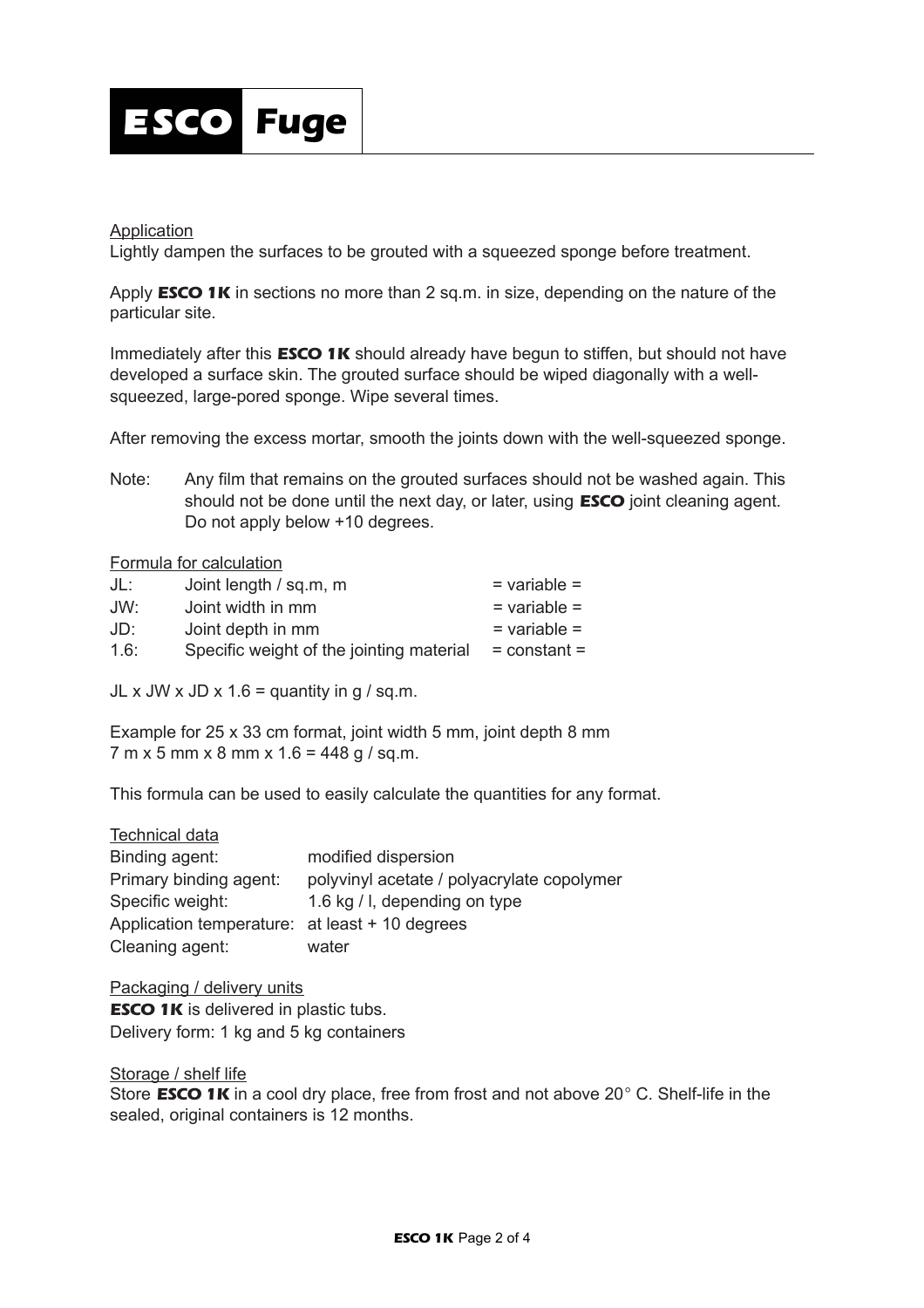

# Cleaning instructions

- 1. Clean repeatedly, immediately after grouting and while still soft. Squeeze out the viscose sponge thoroughly, turn it over if possible, in order to obtain an absorbent, clean sponge surface. Repeat as required.
- 2. Clean the remaining thin film off on the following day using warm water and a microfibre cloth. Cleaning agents (basic cleaner) should only be used in highly diluted form.
- 3. If the film is particularly heavy, use *ESCO* joint cleaning agent diluted 1:1 with water. Clean mechanically with a soft pad. Clear up any dirt with a sponge, so that it does not adhere again.
- 4. Maintenance cleaning

It should be noted that the grouted joints are recessed, and cannot be reached by an ordinary scrubbing brush.

The joints should be treated specifically after about a year. Basic cleaners (alkaline) are most suitable, as they also remove grease.

Dirt that has been released must always be collected up, since, as the cleaning agent and water evaporate, the dirt gradually becomes concentrated, and will cause permanent soiling of the joint.

| Sample<br><b>ESCO 1K</b> | Crack<br>resistance<br>in $N / sq.$ mm | Elongation at<br>break<br>in $%$ | <b>Tensile</b><br>strength<br>in $N / sq.$ mm | <b>Extension at Fmax</b><br>in $%$ |
|--------------------------|----------------------------------------|----------------------------------|-----------------------------------------------|------------------------------------|
| Standard                 | 0.92                                   | 14.36                            | 1.11                                          | 5.19                               |
| 30 g elast. addition     | 0.85                                   | 14.39                            | 0.90                                          | 8.51                               |
| 50 g elast. addition     | 0.84                                   | 21.26                            | 0.94                                          | 9.69                               |

# Tensile tests according to DIN 53504

# **Disposal**

Scrape tubs empty and wash them out. Waste code: 55508 coating material

All information, recommendations and advice provided by *ESCO Fuge*, whether orally or in writing, is given to the best of our knowledge and in good conscience. Such information is to be seen as non-binding comments, and does not represent either explicit or implicit assurances or a guarantee of specific properties. Figures quoted with regard to properties are average values, and do not represent either a guarantee or the basis of a specification. The information, recommendations and suggestions describe our products and their possible applications in a general sense or as examples, but not in reference to any specific case. In the course of the continuous further technical development and improvement of our products, characteristic values, texts or diagrams may change. Particular notification of any changes will not be provided. Our advice does not free the customer from the need to examine our current instructions, and in particular our data sheets, safety data sheets and technical information. The customer takes responsibility for examining our products from the point of view of their suitability for the intended procedure and purposes along with their workability,